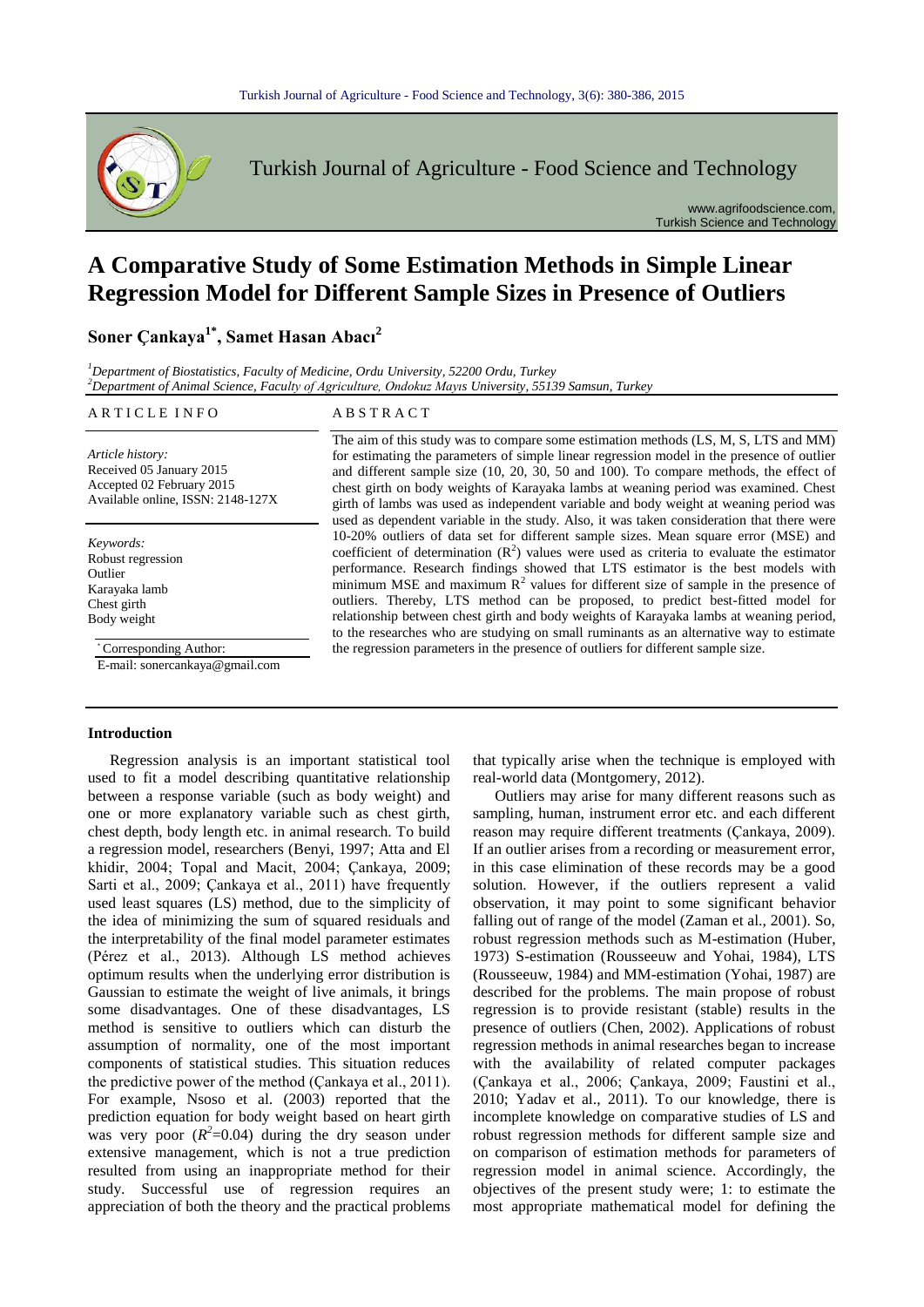relationship between chest girt and body weight for Karayaka lambs in weaning period when the data set was contaminated 10% and 20% with outliers, 2: to compare some estimation methods (LS-, M-, S-, LTS- and MMestimation) for estimating the parameters of simple linear regression model in the presence of outlier and different sample size (10, 20, 30, 50 and 100).

### **Materials and Methods**

#### *Materials*

In this study, the data are the measures of body weight (BW) and chest girth (CG) from totally 197 Karayaka lambs at weaning period which were raised at the Research and Application Farm of Agriculture Faculty of Ondokuz Mayis University.

To evaluate the efficiency of the LS-, M-, S-, LTSand MM- estimation methods, different sample size (10, 20, 30, 50 and 100) and 10-20% outliers of data groups that making random distribution were created with SPSS statistical package program (SPSS, 1999). Standardized residual test was used to determine whether the outlier in each data set. Significance was evaluated at P<0.05 for all tests. All statistical analyses were performed by SAS software (SAS, 2002).

#### *Methods*

Regression analysis consists of a collection of techniques that are used to explore relationships between variables (Çankaya, 2009). A main objective of regression analysis is to estimate the unknown parameters in the regression model. This process is also called fitting the model to data. Regression models can be either linear or nonlinear. A linear model assumes the relationships between variables are straight-line relationships, while a nonlinear model assumes the relationships between variables are represented by curved lines (Anonymous, 2013). In animal researches, you will often see the relationship between the body weight and the chest girth measured an animal modeled as a linear relationship. A linear regression model with one predictor variables can be expressed with the following equation:

$$
Y_i = \beta_0 + \beta_1 X_i + \varepsilon_i \ (i=1, 2, ..., n)
$$

Where the intercept  $\beta_0$ , the slope  $\beta_1$  are unknown parameters and  $\varepsilon_i$  is a random error component usually assumed to be normally distributed with mean zero and variance  $\sigma^2$ ,  $Y_i$  is the dependent variable or response,  $X_i$ , is independent variable or the predictor. The intercept  $\beta_0$ gives the value of  $Y$  that is expected when  $X=0$ . The slope  $\beta$ <sup>*I*</sup> is interpreted as the expected change in *Y<sub>i</sub>* for a unit change in  $X_i$  (Çankaya, 2009). The data from this experiment were used to predict the body weight based on  $y_i = b_0 + b_1 x_i$ , where  $y_i$  is body weight of i<sup>th</sup> lamb (kg),  $x_i$  is the chest girth of i<sup>th</sup> lamb (cm),  $b_0$  is the constant and  $b_1$  is the regression coefficient.

Here, the methods used for estimation parameters could be introduced as follows.

*Least Squares Method:* Least squares method is a procedure to determine the best fit line to data in the presence of normally distributed errors and homoscedasticity (constant variances) (Miller, 2006). The concept of "best fit" requires definition of some measure of the error between the data and the line. In other words, LS method attempts to find an estimate b for  $\beta$  which minimizes some criterion function of residuals where the  $i<sup>th</sup>$  residual  $r_i = r_i(b) = y_i - \hat{y}_i$ , which is defined as difference between the observed response value  $y_i$  and the fitted response value  $\hat{y}_i$  (Olive and Hawkins, 2003). LS method chooses  $\hat{\beta}$  to minimize

$$
Q_{(LS)}(b)=\sum_{i=1}^n r_i^2
$$

This method consists of the minimization of the sum of the squared residuals. However, in spite of the mathematical beauty and computational simplicity of LS method, this estimator is now being criticized more and more for its dramatic lack of robustness. In addition, even there is a single outlier; it can have a large influence on the results of regression equation (Rousseeuw and Leroy, 1987). Outlier is defined as

$$
0utlier = \begin{cases} 0 & if |r_i| \leq k\sigma \\ 1 & otherwise \end{cases}
$$

Where, by default k=3, and scale  $\sigma$  is computed as corrected median of the absolute residuals.

*M- Estimation Method:* The most common general method is M-estimation in the context of robust regression was first introduced by Huber (1973) as a result of making the least squares approach robust. Mestimators use an iterative calculations process, whereby an estimate is obtained from eachiteration by weighting the observations according to their distance from the core of the data set. Huber's estimator is an M- estimator possessing the characteristics of robustness and efficiency (Çankaya, 2009; Palmer et al., 2006).

Instead of minimizing a sum of squares of the residuals, a Huber-type M estimator  $\hat{\beta}_M$  or  $b_M$  of  $\beta$ minimizes a sum of less rapidly increasing functions of the residuals:

$$
Q_{(M)}(b) = \min_{\hat{\beta}} \sum_{i=1}^{n} p\left(\frac{r_i}{\sigma}\right)
$$

where  $r_i = r_i(b) = y_i - \hat{y}_i$ . If  $\sigma$  is known, by taking derivatives with respect to  $\beta$  is also a solution of system of p equations:

$$
\sum_{i=1}^{n} \psi\left(\frac{r_i}{\sigma}\right) x_{ij} = 0 \qquad j = 1, \dots, p
$$

where,  $\psi = p'$ . If p is convex,  $b_M$  is the unique solution (Chen, 2002)**.** For the LS estimate, p is the quadratic function,

$$
p(r) = \begin{cases} \frac{1}{2}r^2 & \text{for } |r| \le k, \\ k|r| - \frac{1}{2}k^2 & \text{for } |r| > k, \end{cases}
$$

Where k=1.345 for Huber estimator.

381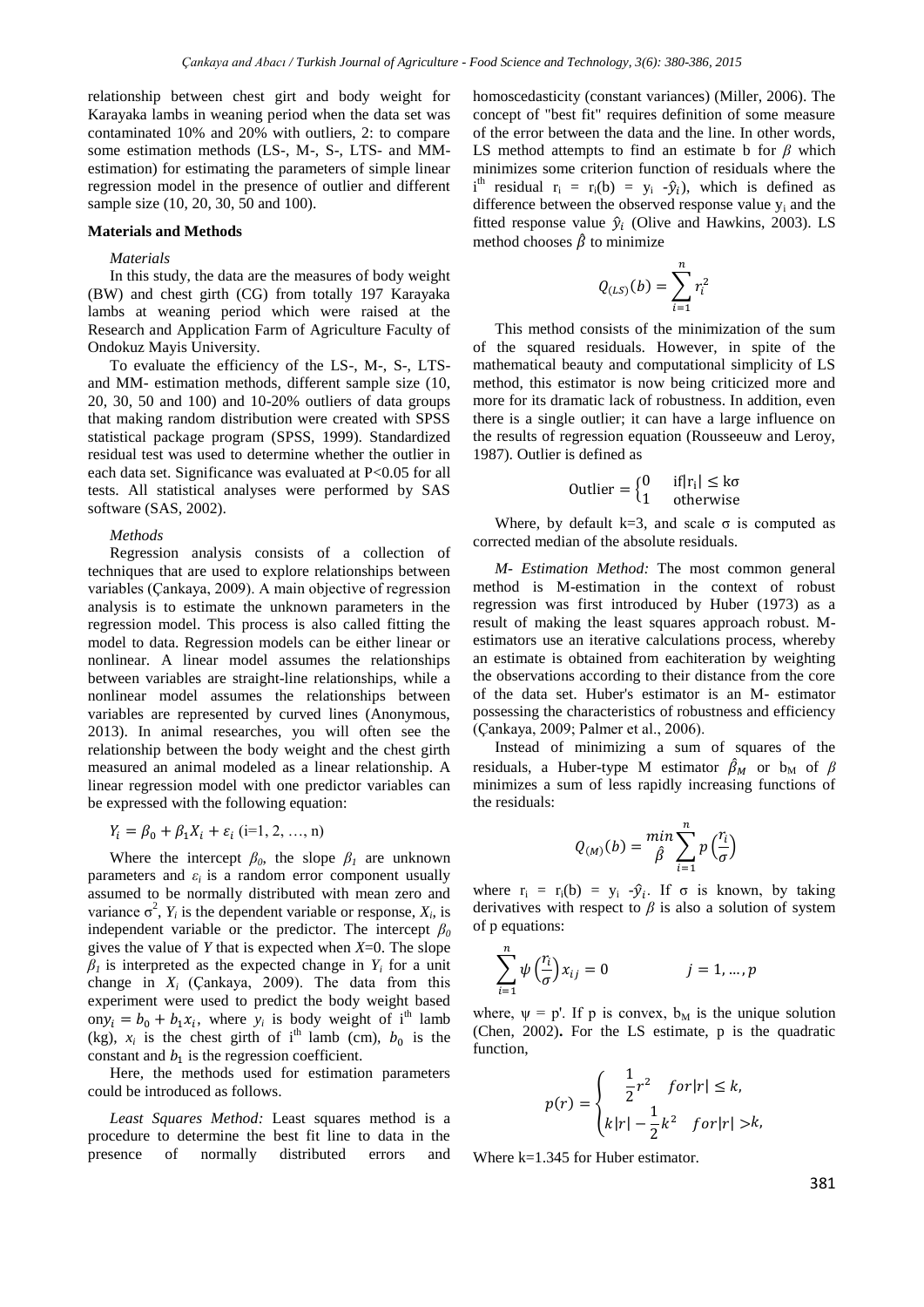The robust version of  $R^2$  for the M estimate is defined as (SAS Institute Inc, 2009);

$$
R^{2} = \frac{\sum p\left(\frac{y_{i} - \hat{\mu}}{\hat{s}}\right) - \sum p\left(\frac{y_{i} - x_{i}^{T}\hat{\theta}}{\hat{s}}\right)}{\sum p\left(\frac{y_{i} - \hat{\mu}}{\hat{s}}\right)}
$$

*S- Estimation Method:* The S estimate proposed by Rousseeuw and Yohai (1984) is defined as the p-vector

$$
\hat{\theta}_S = arg \frac{min}{\theta} S(\theta)
$$

Where the dispersion  $S(\theta)$  is the solution of

$$
\frac{1}{n-p}\sum_{i=1}^{n}\chi\left(\frac{y_i-x_i^T\theta}{S}\right)=\beta
$$

β is set to  $\int \chi(s) d \phi(s)$  such that  $\hat{\theta}_s$  and  $S(\hat{\theta}_s)$  are asymptotically consistent estimates of θ and σ for the Gaussian regression model. The breakdown value of the S estimate is

$$
\frac{\beta}{\sup_s \chi(s)}
$$

The robust version of  $R^2$  for the S estimate is defined as

$$
R_S^2 = 1 - \frac{(n-p)S_p^2}{(n-1)S_\mu^2}
$$

for the model with the intercept term and

$$
R_S^2 = 1 - \frac{(n-p)S_p^2}{nS_0^2}
$$

for the model without the intercept term, where *Sp* is the S estimate of the scale in the full model,  $S_{\mu}$  is the estimate of the scale in the regression model with only the intercept term, and  $S_0$  is the S estimate of the scale without any regressor (SAS Institute Inc, 2009).

*LTS Estimation Method:* The least trimmed squares (LTS) estimate proposed by Rousseeuw (1984) is defined as the p-vector

$$
\hat{\theta}_{LTS} = \arg \frac{min}{\theta} Q_{LTS}(\theta)
$$

where

$$
Q_{LTS}(\theta) = \sum_{i=1}^h r_{(i)}^2
$$

 $r_{(1)}^2 \le r_{(2)}^2 \le \cdots \le r_{(n)}^2$  are the ordered squared residuals  $r_i^2 = (y_i - x_i^T \theta)^2$ , i=1,...,n, and h is defined in the range  $n_{i+1}$  $\frac{n}{2}+1+\leq h\leq \frac{3n+p+1}{4}$  $\frac{p+1}{4}$ .

By default,  $h = \frac{3n+p+1}{4}$  $\left(\frac{p+1}{4}\right)$ . The breakdown value is  $n-h$  $\frac{-n}{n}$  for the LTS estimate (Chen, 2002).

The robust version of  $R^2$  for the LTS estimate is defined as

$$
R_{LTS}^2 = 1 - \frac{s_{LTS}^2(X, y)}{s_{LTS}^2(1, y)}
$$

For models with the intercept term and as

$$
R_{LTS}^2 = 1 - \frac{s_{LTS}^2(X, y)}{s_{LTS}^2(0, y)}
$$

For models without the intercept term, where

$$
s_{LTS}^2(X, \t y) = d_{h,n} \sqrt{\frac{1}{h} \sum_{i=1}^{h} r_{(i)}^2}
$$

 $S<sub>LTS</sub>$  is a preliminary estimate of the parameter  $\sigma$  in the distribution function  $\vec{L}(\cdot/\sigma)$ .

Here  $d_{h,n}$  is chosen to make s<sub>LTS</sub> consistent, assuming a Gaussian model (SAS Institute Inc, 2009).

*MM- Estimation Method:*MM estimation is a combination of high breakdown value estimation and efficient estimation, which was introduced by Yohai (1987). MMestimation method has three stage procedures (Stromberg, 1993; Alma, 2011).

 The first stage is calculating an S-estimation method with influence function

$$
p(x) = \begin{cases} 3\left(\frac{x}{c}\right)^2 - 3\left(\frac{x}{c}\right)^4 + 3\left(\frac{x}{c}\right)^6, & if |x| \le c \\ 1 & otherwise \end{cases}
$$

The value of tuning constant, c, is selected as 1,548.

- The second stage calculates the parameters that provide the minimum value of  $\sum_{i=1}^{n} p\left(\frac{y_i - x_i^T \hat{\beta}_{MM}}{2}\right)$  $\sum_{i=1}^n p\left(\frac{y_i x_i \beta_{MM}}{\hat{\sigma}_0}\right)$ where  $p(x)$  is the influence function used in the first stage with tuning constant 4,687 and  $\hat{\sigma}_0$  is the estimate of scale form the first step (standard deviation of the residuals).
- The final step computes the MM estimate of scale as the solution to

$$
\frac{1}{n-p}\sum_{i=1}^{n}p\left(\frac{y_i-x_i'\hat{\beta}}{s}\right)=0,5
$$

The robust version of  $\mathbb{R}^2$  for the MM estimate is defined as (SAS Institute Inc, 2009);

$$
R^{2} = \frac{\sum p\left(\frac{y_{i} - \hat{\mu}}{\hat{s}}\right) - \sum p\left(\frac{y_{i} - x_{i}^{\prime}\hat{\beta}}{\hat{s}}\right)}{\sum p\left(\frac{y_{i} - \hat{\mu}}{\hat{s}}\right)}
$$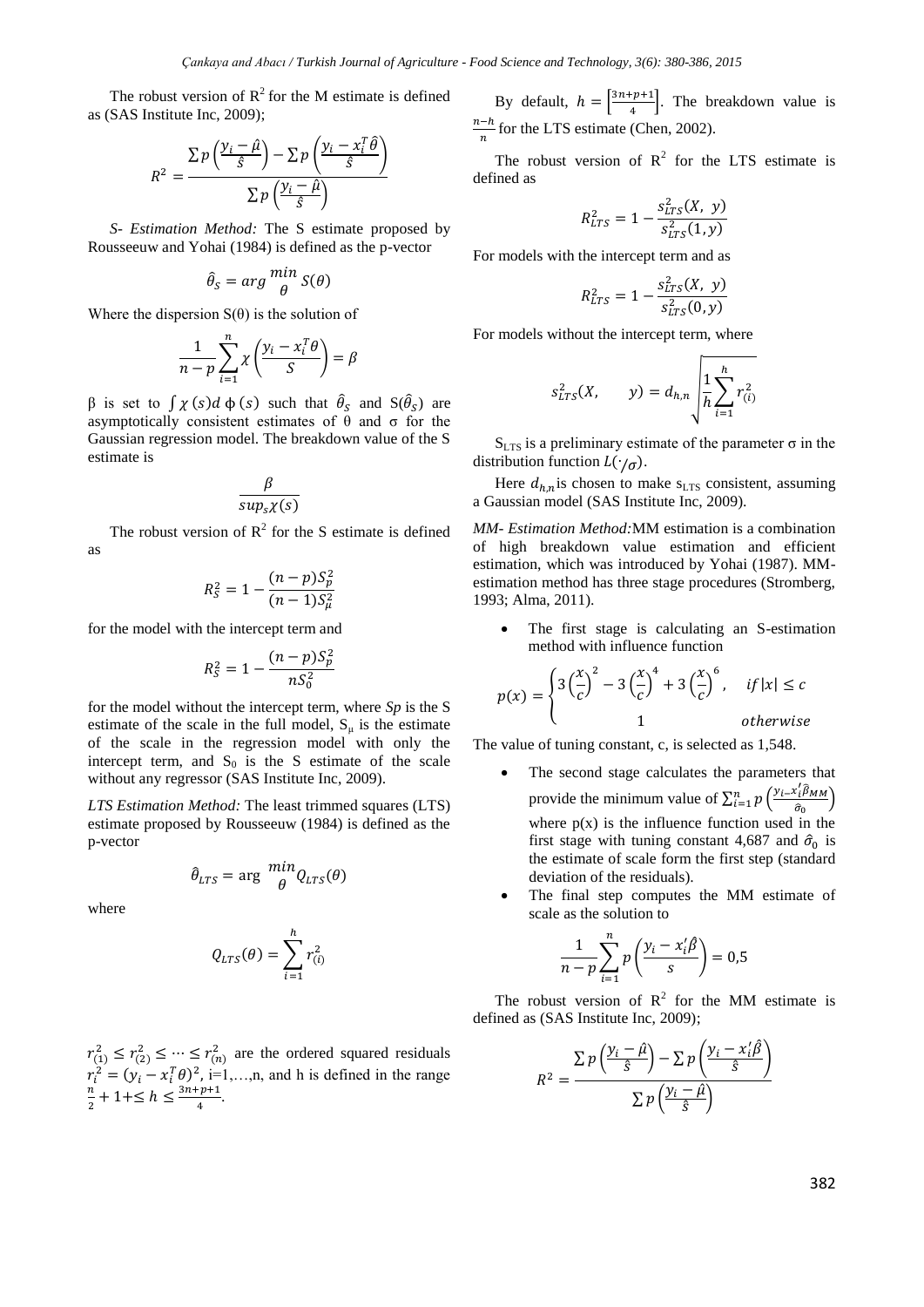### **Results**

The data obtained from this study was initially examined for being compatible with Shapiro Wilk (n=10, 20 and 30) or Kolmogorov Smirnov test (n=50 and 100) for normal distribution. Descriptive statistics (means, standard deviations, coefficients of variation) and significant values of normality test for body weight and chest girth of the Karayaka lambs at the weaning period with different sample size (n=10, 20, 30, 50 and 100) and 10% outliers are given in Table 1. The average body weight of the Karayaka lambs is between 17.18 - 17.88 kg while the chest girth measurements are ranged from 58.90 to 60.47 cm for the different sample size. In addition, it can be said that the data in terms of variation is a homogeneous structure because the coefficients of variation by BW and CG are generally small than 30%.

In this study, four robust regression (M, MM, LTS and S-estimation) methods were comparatively evaluated against LS regression method in the presence of outlier (10 and 20% outliers in BW variable) and different sample size (10, 20, 30, 50 and 100). Table 2 presents the results of regression analysis in which five estimation methods were used to predict best-fitted model for relationship between CG and BW of Karayaka lambs with different sample size and 10% outliers.

As seen Table 2, if 10% of the data set (BW variable) to be outliers, the model estimated by LTS estimation method was the best model for body weight due to maximum  $R<sup>2</sup>$  and minimum MSE values for different sample size in this study. Moreover, the results for 10% outlier showed that LS method's performance was generally increasing while the sample size was increasing.

Descriptive statistics (means, standard deviations, coefficients of variation) and significant values of normality test for body weight and chest girth of the Karayaka lambs at the weaning period with different sample size and 20% outliers are given in Table 3. The average body weight of the Karayaka lambs is between 15.08 - 17.72 kg while the chest girth measurements are ranged from 56.36 to 59.85 cm for the different sample size.

Table 4 presents the results of regression analysis in which five estimation methods were used to predict bestfitted model for relationship between CG and BW of Karayaka lambs with different sample size and 20% outliers.

If 20% of the data set (BW variable) to be outliers, the model estimated by LTS estimation method was the best model for body weight due to maximum  $R^2$  and minimum MSE values for different sample size in this study (Table 4).

### **Discussion**

Sensitivity of established studies in the field of animal science is very important. Because, the pre-values were obtained, it could be to help breeding work in the future. So, the data to be reliable and records must be careful. But in animal science, depending on the care and feeding conditions excepted from measurement or recording errors can be outliers between the data sets. Previous studies indicated that the method of LS is not resistant to outliers. So, simple linear regression model was estimated with LS method. For the whole situation of outliers, the LS method has low explanatory power. The results obtained from this study were similar to other studies. So, robust regression techniques (M-, S-, LTS- and MMestimation methods) which are more resistant to outliers were used for the simple linear regression estimation. According to the findings of the study, LTS-estimation method which has maximum  $R^2$  and minimum MSE values is the best method from the others. Therefore LTSestimation method has helped to estimate the best fitted model for different sample size and in the presence of 10- 20% outliers. The LTS estimation method is the best model which can explain relationship between CG and BW data. In second place, it was showed that the Sestimation method was the best performance. Also, in previous studies based on regression analysis for estimating response variable from measurement/s or simulated data including outliers, M-estimation (McKean et al., 1993; Çankaya, 2009; Alma, 2011), S-estimation (Çankaya et al., 2011; Alma, 2011), LTS-estimation (Schumacker et al., 2002; Çankaya et al., 2006; Alma, 2011) and MM estimation (Schumacker et al., 2002; Alma, 2011; Çankaya et al., 2011) methods have preferred to least squares method. Alma (2011) were similar findings for LTS estimation method in the multiple regression presence of 10% outlier 5% leverage points and 15% outlier and 5% leverage points. But all results for the research showed that S and M estimation methods perform better than LTS and MM estimation methods.

|        | ັ   | $\tilde{\phantom{a}}$ | -              |        |                |
|--------|-----|-----------------------|----------------|--------|----------------|
| Traits | n   | Means                 | Std. Deviation | CV(%)  | $\mathbf{p} *$ |
| BW     | 10  | 17.25                 | 3.338          | 19.345 | 0.828          |
| CG     | 10  | 59.02                 | 6.728          | 11.399 | 0.077          |
| BW     | 20  | 17.39                 | 5.989          | 34.439 | 0.560          |
| CG     | 20  | 60.47                 | 9.566          | 15.818 | 0.703          |
| BW     | 30  | 17.18                 | 3.592          | 20.908 | 0.090          |
| CG     | 30  | 60.17                 | 7.136          | 11.860 | 0.263          |
| BW     | 50  | 17.64                 | 5.265          | 29.847 | 0.085          |
| CG     | 50  | 58.90                 | 9.755          | 16.562 | 0.200          |
| BW     | 100 | 17.88                 | 4.561          | 25.508 | < 0.001        |
| CG     | 100 | 60.12                 | 8.615          | 14.329 | 0.182          |

Table 1 Mean body weight and chest girth of Karayaka lambs in the different sample and 10% outliers.

\*: Sig. Values for Shapiro Wilk and Kolmogorow Smirnov normality test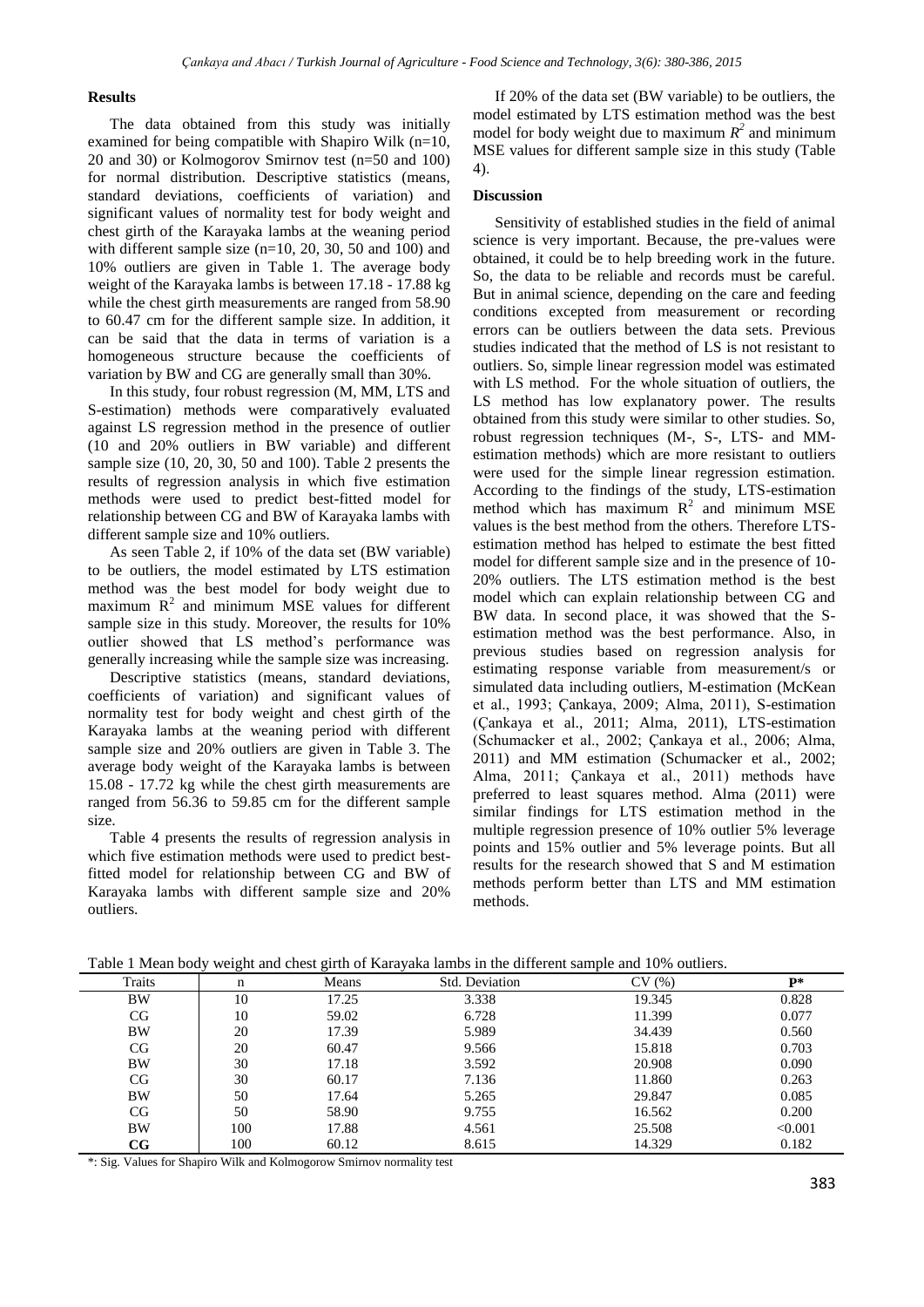|                   |           |                |                    | Table 2 The results of regression analysis for unferent sample size and 10% outliers |                    |                        |             |                |
|-------------------|-----------|----------------|--------------------|--------------------------------------------------------------------------------------|--------------------|------------------------|-------------|----------------|
| Methods           | n         |                | Coef.              | Lower Bound                                                                          | <b>Upper Bound</b> | Sig. Levels (P values) | ${\bf MSE}$ | R <sub>2</sub> |
| ${\rm LS}$        |           | Constant       | 2.250              | $-18.204$                                                                            | 23.345             | 0.783                  | 9.380       | 0.140          |
|                   |           | CG             | 0.249              | $-0.101$                                                                             | 0.599              | 0.140                  |             |                |
| ${\bf S}$         | Constant  | $-14.980$      | $-26.744$          | $-3.217$                                                                             | 0.013              | 2.313                  | 0.650       |                |
|                   | $\rm{CG}$ | 0.527          | 0.333              | 0.722                                                                                | < 0.001            |                        |             |                |
| $\mathbf M$       | $10\,$    | Constant       | $-0.485$           | $-18.204$                                                                            | 17.234             | 0.957                  | 3.447       | 0.277          |
|                   |           | CG             | 0.298              | $-0.0006$                                                                            | 0.569              | 0.050                  |             |                |
| <b>LTS</b>        |           | Constant       | $-14.698$          | $-25.437$                                                                            | $-3.959$           | 0.007                  | 1.474       | 0.849          |
|                   |           | CG             | 0.524              | 0.347                                                                                | 0.702              | < 0.001                |             |                |
| $\mbox{MM}$       |           | Constant       | $-14.899$          | $-26.536$                                                                            | $-3.263$           | 0.012                  | 2.355       | 0.511          |
|                   |           | CG             | 0.526              | 0.334                                                                                | 0.719              | < 0.001                |             |                |
| ${\rm LS}$        |           | Constant       | $-13.018$          | $-24.323$                                                                            | $-1.713$           | 0.026                  | 13.445      | 0.645          |
|                   |           | $\rm CG$       | 0.503              | 0.318                                                                                | 0.688              | < 0.001                |             |                |
| ${\bf S}$         |           | Constant       | $-22.621$          | $-25.863$                                                                            | $-19.378$          | < 0.001                |             |                |
|                   |           | CG             | 0.655              | 0.602                                                                                | 0.707              | < 0.001                | 1.333       | 0.957          |
|                   |           | Constant       | $-22.570$          | $-25.655$                                                                            | $-19.486$          | < 0.001                |             |                |
| $\mathbf M$       | 20        | $\rm CG$       | 0.654              | 0.603                                                                                | 0.704              | < 0.001                | 0.956       | 0.722          |
|                   |           | Constant       | $-22.439$          | $-25.256$                                                                            | $-19.624$          | < 0.001                |             |                |
| <b>LTS</b>        |           | CG             | 0.652              | 0.606                                                                                | 0.698              | < 0.001                | 0.901       | 0.971          |
|                   |           | Constant       | $-22.549$          | $-25.682$                                                                            | $-19.417$          | < 0.001                |             |                |
| $\mbox{MM}$       |           | $\rm{CG}$      | 0.654              | 0.603                                                                                | 0.705              | < 0.001                | 1.404       | 0.718          |
|                   |           | Constant       | $-4.195$           | $-12.560$                                                                            | 4.169              | 0.313                  |             |                |
| LS                |           | CG             | 0.355              | 0.217                                                                                | 0.493              | < 0.001                | 6.710       | 0.498          |
|                   |           | Constant       | $-7.104$           | $-18.253$                                                                            | 4.045              | 0.212                  | 2.734       |                |
| $\mathbf S$       |           | $\rm CG$       | 0.402              | 0.219                                                                                | 0.584              | < 0.001                |             | 0.489          |
|                   |           | Constant       | $-4.621$           | $-13.049$                                                                            | 3.808              | 0.282                  |             |                |
| $\mathbf M$       | 30        | $\rm CG$       | 0.362              | 0.223                                                                                | 0.501              | < 0.001                | 3.201       | 0.465          |
|                   |           | Constant       | $-14.340$          | $-22.373$                                                                            | $-6.307$           | < 0.001                |             |                |
| <b>LTS</b>        |           | $\rm CG$       | 0.513              | 0.384                                                                                | 0.643              | < 0.001                | 2.042       | 0.625          |
|                   |           | Constant       | $-5.308$           | $-14.682$                                                                            | 4.065              | 0.267                  |             |                |
| $\mbox{MM}$       |           | CG             | 0.373              | 0.219                                                                                | 0.527              | < 0.001                | 3.017       | 0.422          |
|                   |           | Constant       | $-5.662$           | $-12.022$                                                                            | 0.699              | 0.080                  |             |                |
| ${\rm LS}$        |           | CG             | 0.396              | 0.289                                                                                | 0.502              | < 0.001                | 13.096      | 0.537          |
|                   |           | Constant       | $-12.078$          | $-18.949$                                                                            | $-5.207$           | < 0.001                |             |                |
| $\mathbf S$       |           | $\rm CG$       | 0.486              | 0.373                                                                                | 0.599              | < 0.001                | 3.558       | 0.566          |
|                   |           |                | $-6.231$           | $-12.613$                                                                            | 0.152              |                        |             |                |
| $\mathbf M$       | 50        | Constant<br>CG | 0.400              | 0.293                                                                                | 0.507              | 0.056<br>< 0.001       | 3.484       | 0.469          |
|                   |           |                |                    |                                                                                      |                    |                        |             |                |
| <b>LTS</b>        |           | Constant       | $-14.296$          | $-19.696$                                                                            | $-8.897$<br>0.615  | < 0.001                | 2.543       | 0.698          |
|                   | CG        | 0.526          | 0.437<br>$-14.159$ |                                                                                      | < 0.001            |                        |             |                |
| $\mbox{MM}$       |           | Constant       | $-7.282$           |                                                                                      | $-0.405$           | 0.038                  | 3.707       | 0.422          |
|                   |           | CG             | 0.414              | 0.299                                                                                | 0.528              | < 0.001                |             |                |
| LS<br>${\bf S}$   |           | Constant       | $-8.023$           | $-11.767$                                                                            | $-4.278$           | < 0.001                | 7.093       | 0.663          |
|                   |           | CG             | 0.431              | 0.369                                                                                | 0.493              | < 0.001                |             |                |
|                   |           | Constant       | $-17.890$          | $-21.502$                                                                            | $-14.278$          | < 0.001                | 2.343       | 0.765          |
|                   |           | CG             | 0.582              | 0.524                                                                                | 0.641              | < 0.001                |             |                |
| M                 | 100       | Constant       | $-11.021$          | $-14.459$                                                                            | $-7.582$           | < 0.001                | 2.636       | 0.634          |
|                   |           | $\rm CG$       | 0.476              | 0.420                                                                                | 0.533              | < 0.001                |             |                |
| <b>LTS</b>        |           | Constant       | $-18.579$          | $-21.574$                                                                            | $-15.584$          | < 0.001                | 1.675       | 0.829          |
|                   |           | $\rm CG$       | 0.593              | 0.545                                                                                | 0.642              | < 0.001                |             |                |
| $\mathop{\rm MM}$ |           | Constant       | $-15.476$          | $-19.122$                                                                            | $-11.831$          | < 0.001                | 2.409       | 0.577          |
|                   |           | CG             | 0.545              | 0.486                                                                                | 0.604              | < 0.001                |             |                |

Table 2 The results of regression analysis for different sample size and 10% outliers

Table 3 Mean body weight and chest girth of Karayaka lambs in the different sample and 20% outliers.

| . .       |     | $-$   |                | $\sim$ |                |
|-----------|-----|-------|----------------|--------|----------------|
| Traits    | n   | Means | Std. Deviation | CV(%)  | $\mathbf{p} *$ |
| BW        | 10  | 15.08 | 4.494          | 29.801 | 0.583          |
| CG        | 10  | 59.85 | 7.764          | 12.972 | 0.584          |
| <b>BW</b> | 20  | 17.72 | 4.648          | 26.230 | 0.195          |
| CG        | 20  | 56.75 | 9.889          | 17.425 | 0.398          |
| BW        | 30  | 17.07 | 4.917          | 28.805 | 0.023          |
| CG        | 30  | 56.36 | 12.605         | 22.360 | 0.472          |
| BW        | 50  | 17.48 | 7.027          | 40.200 | 0.200          |
| CG        | 50  | 57.50 | 9.528          | 16.570 | 0.200          |
| BW        | 100 | 16.50 | 7.910          | 47.939 | 0.093          |
| CG        | 100 | 56.43 | 13.460         | 23.852 | 0.145          |
|           |     |       |                |        |                |

\*: Sig. Values for Shapiro Wilk and Kolmogorow Smirnov normality test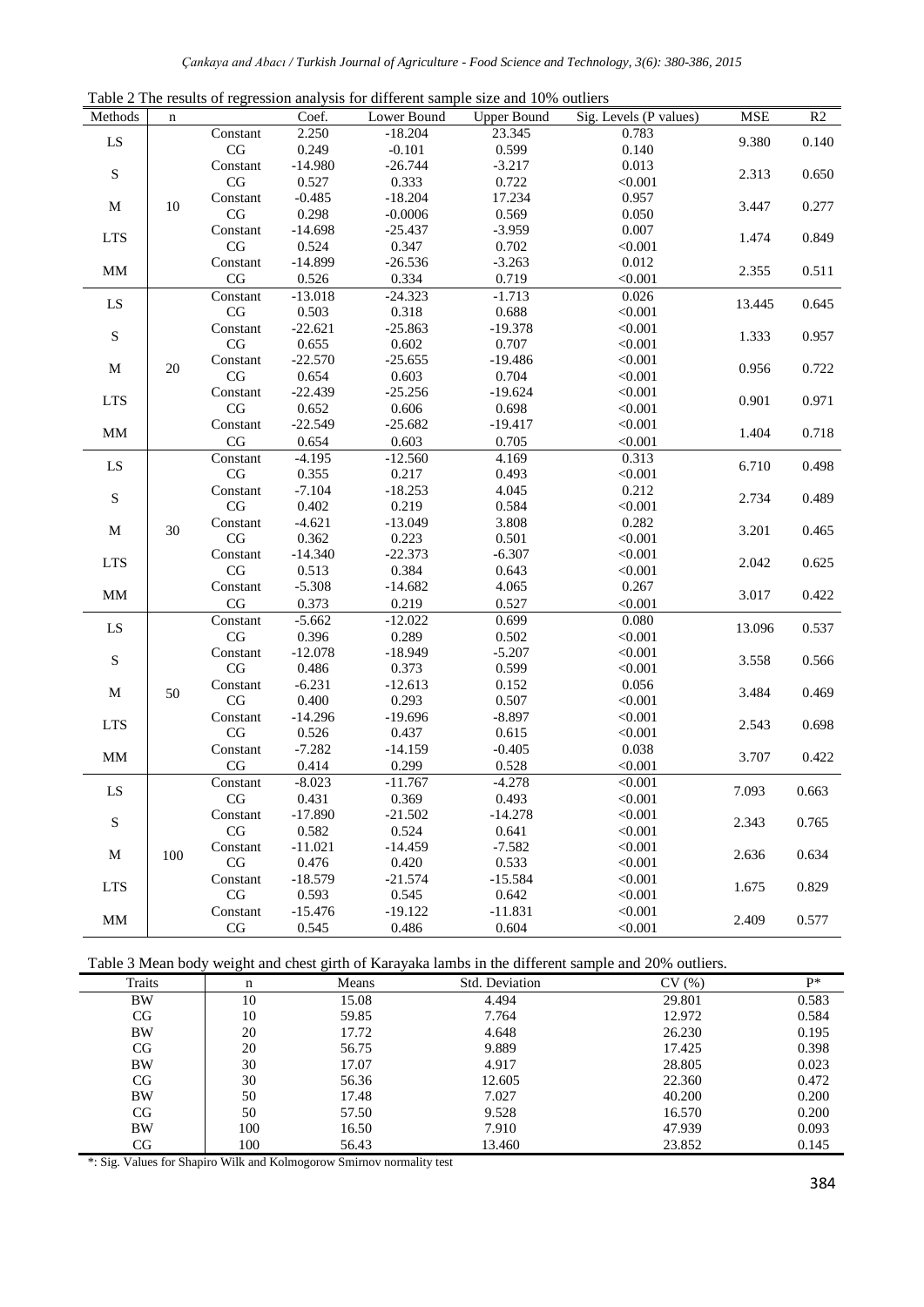| Table 4. The results of regression analysis for different sample size and 20% outliers |          |                                    |                   |                    |                    |                        |                 |                         |
|----------------------------------------------------------------------------------------|----------|------------------------------------|-------------------|--------------------|--------------------|------------------------|-----------------|-------------------------|
| Methods                                                                                | n        |                                    | Coef.             | Lower Bound        | <b>Upper Bound</b> | Sig. Levels (P values) | <b>MSE</b>      | R2                      |
|                                                                                        |          | Constant                           | $-8.544$          | $-29.360$          | 12.272             | 0.072                  |                 |                         |
| LS                                                                                     |          | $\rm CG$                           | 0.395             | 0.050              | 0.740              | 0.030                  | 12.157          | 0.465                   |
| ${\bf S}$                                                                              | Constant | $-11.303$                          | $-29.592$         | 6.987              | 0.226              |                        |                 |                         |
|                                                                                        | CG       | 0.453                              | 0.146             | 0.760              | 0.004              | 3.598                  | 0.513           |                         |
|                                                                                        |          | Constant                           | $-14.993$         | $-25.547$          | $-4.438$           | 0.005                  |                 |                         |
| $\mathbf M$                                                                            | $10\,$   | CG                                 | 0.527             | 0.352              | 0.702              | < 0.001                | 1.751           | 0.471                   |
|                                                                                        |          | Constant                           | $-14.886$         | $-21.660$          | $-8.113$           | < 0.001                |                 | 0.847                   |
| <b>LTS</b>                                                                             |          | $\mathbf{CG}$                      | 0.526             | 0.412              | 0.641              | < 0.001                | 1.223           |                         |
|                                                                                        |          | Constant                           | $-9.740$          | $-28.182$          | 8.701              | 0.301                  |                 |                         |
| $\mathop{\rm MM}$                                                                      |          | $\rm CG$                           | 0.421             | 0.113              | 0.729              | 0.007                  | 3.772           | 0.438                   |
| LS                                                                                     |          | Constant                           | 2.089             | $-8.767$           | 12.945             | 0.691                  |                 |                         |
|                                                                                        |          | $\rm CG$                           | 0.276             | 0.087              | 0.464              | 0.007                  | 14.975          | 0.344                   |
| S                                                                                      |          | Constant                           | $-15.505$         | $-23.781$          | $-7.229$           | < 0.001                |                 |                         |
|                                                                                        |          | CG                                 | 0.557             | 0.419              | 0.695              | < 0.001                | 3.139           | 0.590                   |
| $\mathbf M$                                                                            |          | Constant                           | $-13.708$         | $-20.140$          | $-7.277$           | < 0.001                |                 |                         |
|                                                                                        | $20\,$   | CG                                 | 0.529             | 0.417              | 0.641              | < 0.001                | 2.479           | 0.404                   |
| <b>LTS</b>                                                                             |          | Constant                           | $-22.243$         | $-27.181$          | $-17.305$          | < 0.001                |                 |                         |
|                                                                                        |          | CG                                 | 0.663             | 0.582              | 0.744              | < 0.001                | 1.174           | 0.835                   |
| $\mbox{MM}$                                                                            |          | Constant                           | $-13.724$         | $-21.874$          | $-5.574$           | 0.001                  |                 |                         |
|                                                                                        |          | CG                                 | 0.529             | 0.393              | 0.666              | < 0.001                | 3.363           | 0.392                   |
|                                                                                        |          | Constant                           | 2.822             | $-3.814$           | 9.457              | 0.391                  | 14.521<br>3.504 |                         |
| LS                                                                                     |          | $\mathbf{C}\mathbf{G}$             | 0.253             | 0.138              | 0.368              | < 0.001                |                 | 0.420                   |
|                                                                                        |          | Constant                           | $-2.211$          | $-9.372$           | 4.950              | 0.545                  |                 | 0.555                   |
| ${\bf S}$                                                                              |          | CG                                 | 0.332             | 0.211              | 0.453              | < 0.001                |                 |                         |
|                                                                                        |          | Constant                           | $-0.264$          | $-6.132$           | 5.604              | 0.929                  | 3.719<br>1.532  | 0.437<br>0.817          |
| $\mathbf M$                                                                            | $30\,$   | CG                                 | 0.302             | 0.200              | 0.403              | < 0.001                |                 |                         |
|                                                                                        |          | Constant                           | $-18.056$         | $-23.071$          | $-13.042$          | < 0.001                |                 |                         |
| <b>LTS</b>                                                                             |          | CG                                 | 0.579             | 0.498              | 0.661              | < 0.001                |                 |                         |
|                                                                                        |          | Constant                           | $-1.286$          | $-7.517$           | 4.946              | 0.686                  |                 |                         |
| $\mbox{MM}$                                                                            |          | $\rm CG$                           | 0.317             | 0.212              | 0.423              | < 0.001                | 4.343           | 0.444                   |
|                                                                                        |          | Constant                           | 5.912             | $-6.086$           | 17.910             | 0.327                  |                 |                         |
| LS                                                                                     |          | CG                                 | 0.201             | $-0.005$           | 0.407              | 0.055                  | 46.657          | 0.074                   |
|                                                                                        | 50       |                                    | $-2.274$          |                    |                    | 0.721                  |                 | 0.079<br>0.062<br>0.646 |
| ${\bf S}$                                                                              |          | Constant<br>CG                     | 0.369             | $-14.742$          | 10.194<br>0.591    | 0.001                  | 6.977           |                         |
|                                                                                        |          | Constant                           | 4.643             | 0.147<br>$-8.192$  | 17.478             | 0.478                  |                 |                         |
| $\mathbf M$                                                                            |          | CG                                 | 0.227             | 0.007              | 0.447              | 0.043                  | 5.467           |                         |
|                                                                                        |          | Constant                           | $-14.720$         |                    | $-8.646$           |                        |                 |                         |
| <b>LTS</b>                                                                             |          | $\mathbf{C}\mathbf{G}$             | 0.622             | $-20.794$<br>0.513 | 0.731              | < 0.001                | 3.009           |                         |
|                                                                                        |          |                                    | 4.585             | $-8.223$           | 17.393             | < 0.001<br>0.483       |                 |                         |
| $\mathop{\rm MM}$                                                                      |          | Constant                           |                   |                    |                    |                        | 7.381           | 0.060                   |
|                                                                                        |          | CG                                 | 0.228<br>1.920    | 0.004              | 0.453              | 0.045                  |                 |                         |
| LS                                                                                     |          | Constant                           |                   | $-4.212$           | 8.051              | 0.536                  | 50.957          | 0.194                   |
|                                                                                        |          | $\mathbf{C}\mathbf{G}$<br>Constant | 0.259<br>$-2.293$ | 0.153              | 0.364<br>1.372     | < 0.001<br>0.220       |                 |                         |
| ${\bf S}$                                                                              |          | $\rm CG$                           | 0.375             | $-5.957$<br>0.309  | 0.439              | < 0.001                | 6.398           | 0.422                   |
| M                                                                                      |          | Constant                           | $-0.663$          | $-6.057$           | 4.731              | 0.809                  |                 | 0.251                   |
|                                                                                        | 100      | CG                                 | 0.326             | 0.233              | 0.418              | < 0.001                | 5.334           |                         |
| <b>LTS</b>                                                                             |          | Constant                           | $-2.493$          | $-4.872$           | $-0.115$           | 0.039                  |                 |                         |
|                                                                                        |          | $\rm CG$                           | 0.388             | 0.346              | 0.430              | < 0.001                | 2.716           | 0.787                   |
| $\mathop{\rm MM}$                                                                      |          | Constant                           | $-1.447$          | $-6.086$           | 3.191              | 0.541                  | 6.474           | 0.276                   |
|                                                                                        |          | $\rm CG$                           | 0.347             | 0.266              | 0.429              | < 0.001                |                 |                         |
|                                                                                        |          |                                    |                   |                    |                    |                        |                 |                         |

Table 4. The results of regression analysis for different sample size and 20% outliers

Çankaya et al. (2011) recommend that S estimation method was the best performance than the others (MM-Theil estimation). These findings were similar for our study except LTS estimation method. Schumacher et al. (2002) compared OLS, LTS and MM estimation methods. They recommended MM estimation method for the multiple regression but others not recommended the use. Çankaya (2009) different robust techniques (Theil, M, LAD) compared for different sample sizes (n=10, 20, 30) and 50) but LTS- estimation method did not evaluated in his study. M- estimation method was proposed method against outliers. But in our study established that S estimation method is more resistant other methods except LTS- estimation method. MM estimation method is the worst performance in robust techniques. So, studies determined that a linear relationship between the variables, not recommended for use.

In conclusion, observation values obtained from research should be re-examined, in the presence of outliers. However, if there is a real outlier representing